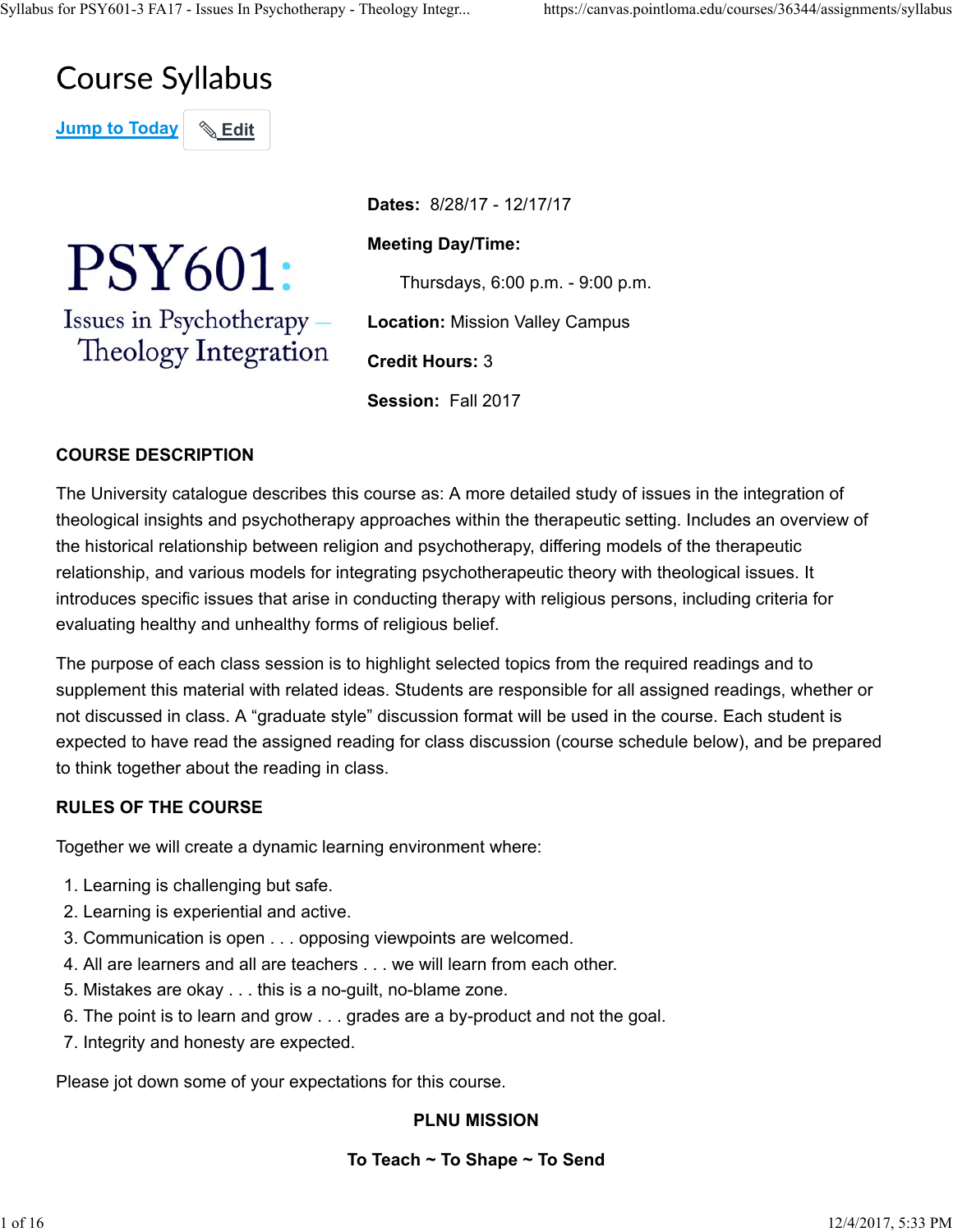Point Loma Nazarene University exists to provide higher education in a vital Christian community where minds are engaged and challenged, character is modeled and formed, and service becomes an expression of faith. Being of Wesleyan heritage, we aspire to be a learning community where grace is foundational, truth is pursued, and holiness is a way of life.

## **INSTRUCTOR INFORMATION**



**Faculty:** Donald Welch, Ph.D., LMFT **Office Phone:** (619) 865-4447 **Email: donaldwelch@pointloma.edu (mailto:donaldwelch@pointloma.edu)**

## **COURSE LEARNING OUTCOMES**

- 1. You will be able to differentiate the many different types of Christian counseling and be able to make ethical and appropriate referrals based on a person's desires, religious/spiritual backgrounds, and their counseling needs.
- 2. You will be able to describe several possible relationships between counseling and religious institutions, including how to integrate your clinical skills within various religious institutions.
- 3. You will be able to describe differences between various religious (sub)traditions and how those differences impact your approach to the therapeutic endeavor.
- 4. You will be able to incorporate your own and your clients' religious and spiritual backgrounds into your assessment and therapy work with clients, and be able to navigate similarities and differences in your and your clients' backgrounds.
- 5. You will be able to make explicit how your religious and spiritual history influences your approach to therapy, how you use that in your therapeutic work (implicitly or explicitly), and how to best honor the diverse religious and spiritual backgrounds of your clients.
- 6. You will be able to compare and contrast various historical and theoretical traditions of various schools of therapy, including how they compare and contrast with how various religious traditions understand people, their problems, how they change, and towards what end they intend to change.
- 7. You will be able to demonstrate clinical wisdom in how and when to conceptualize, assess, and treat along various religious/spiritual and clinical dimensions (e.g., differentiating between psychosis and spiritual experience; when to use a religious or nonreligious intervention and why, differentiating between implicit and explicit integration and when to apply one or the other, etc.).

# **REQUIRED READING AND RECOMMENDED RESOURCES**

- 1. Holeman, V. T. (2012). Theology for better counseling: Trinitarian reflections for healing and forgiveness. Downers Grove, IL: Intervarsity Press. ISBN-13: 978-0830839728.
- 2. Strawn, B. D. & Wright, R. W. (Eds.). (2014). Traditioning Integration [Special Issue]. *Journal of Psychology & Christianity, 33*(4), 299-389.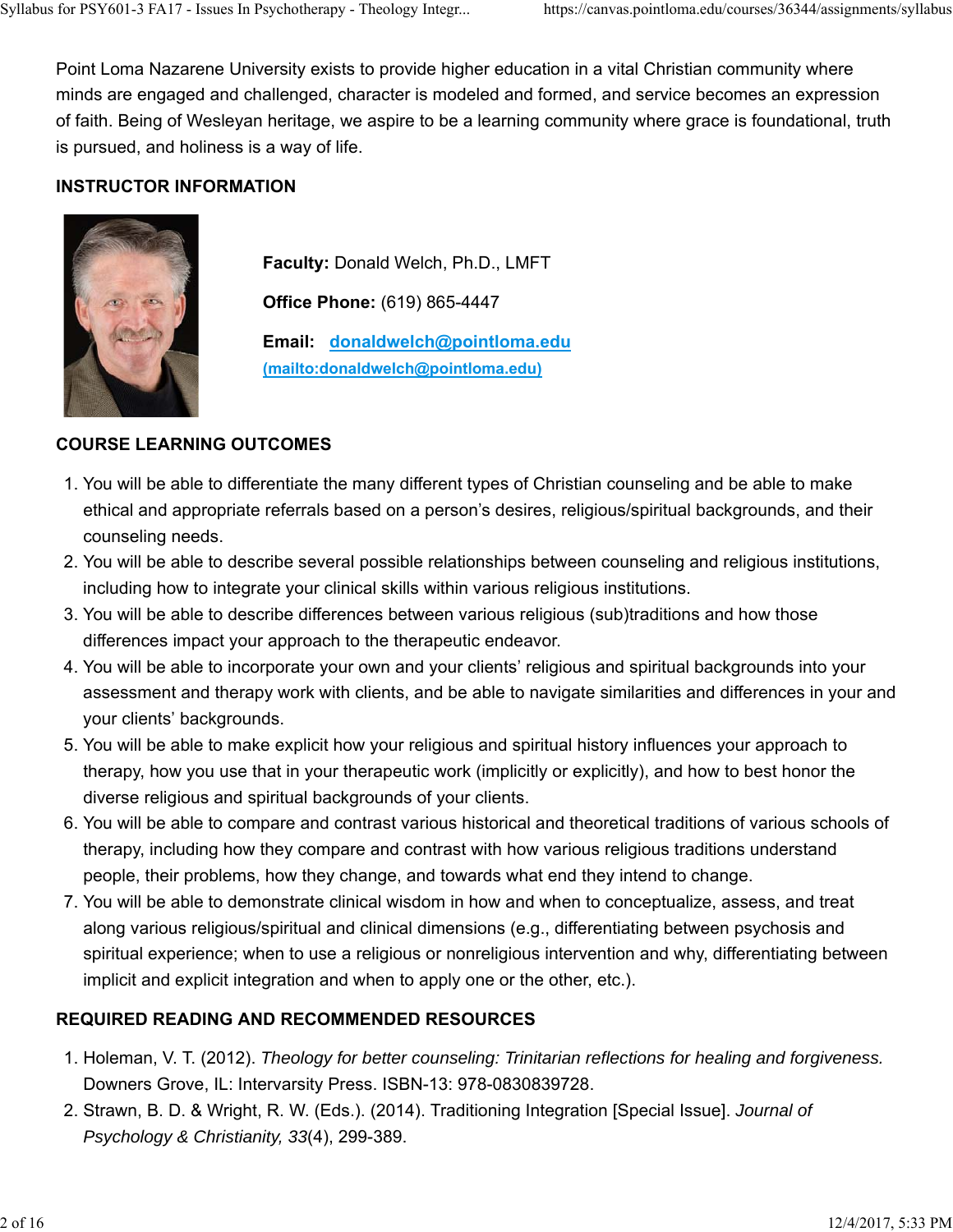- 3. Thompson, C. (2010). Anatomy of the soul: Surprising connections between neuroscience and spiritual *practices that can transform your life and relationships.* Carol Stream, IL: Tyndale House Publishers. ISBN-13: 978-1414334158.
- Wolterstorff, N. (1987). *Lament for a Son.* Grand Rapids, MI: Eerdmans Publishing Co. ISBN-13: 4. 978-0802802941.
- 5. Additional academic articles (an average of one per class) will be provided in digital form. Please let me know at the beginning of the class if you have an article or topic area that you want included in this supplemental list.

## **Recommended Reading/Resources for Further Study**

- 1. Beck, R. (2012). *The Authenticity of Faith: The Varieties and Illusions of Religious Experience*.
- 2. Benner, D. (2011). *Soulful Spirituality: Becoming Fully Alive and Deeply Human*.
- 3. Bland, E. & Strawn, B. (2014). *Christianity & Psychoanalysis: A New Conversation*.
- 4. Brown, W. & Strawn, B. (2012). *Physical Nature of the Christian Life: Neuroscience, Psychology, and the Church*.
- 5. Browning, D. (1987). *Religious Thought and the Modern Psychotherapies: A Critical Conversation in the Theology of Culture*.
- 6. Dueck, A. (2009). *A Peaceable Psychology: Christian Therapy in a World of Many Culture*.
- 7. Dueck, A. (2013). *Between Jerusalem & Athens: Ethical Perspectives on Culture, Religion, and Psychotherapy*.
- 8. Freud, S. (1989). *The Future of an Illusion*.
- 9. Greggo, S. & Sisemore, T. (2012). *Counseling & Christianity: Five Approaches*.
- 10. Hoffman, M. (2011). *Toward Mutual Recognition: Relational Psychoanalysis and the Christian Narrative*.
- 11. Johnson, E. (2010). *Psychology & Christianity: Five Views*.
- 12. Jones, J. (1991). *Contemporary Psychoanalysis and Religion: Transference & Transcendence*.
- 13. Jones, J. (1996). *In the Middle of this Road we Call our Life*.
- 14. McMinn, M. (1996). *Psychology, Theology, and Spirituality in Christian Counseling*.
- 15. Moriarty, G. (2010). *Integrating Faith and Psychology: Twelve Psychologists Tell Their Stories*.
- 16. Orange, D. (2010). Thinking for Clinicians: Philosophical Resources for Contemporary Psychoanalysis *and the Humanistic Psychotherapie*s.
- 17. Griffith, J. & Griffith, M. (2003). *Encountering the Sacred in Psychotherapy: How to Talk with People about Their Spiritual Lives*.

# **Supplemental Articles to be added:**

- Leffel Prevenient Grace and the Re-enchantment of Nature
- Strawn Slouching Towards Integration
- Dueck & Reimer Retrieving the Virtues in Psychotherapy
- Cushman Why the Self is Empty

## **Attendance and Participation**

Regular and punctual attendance at all class sessions is considered essential to optimum academic achievement. Therefore, regular attendance and participation in each course are minimal requirements.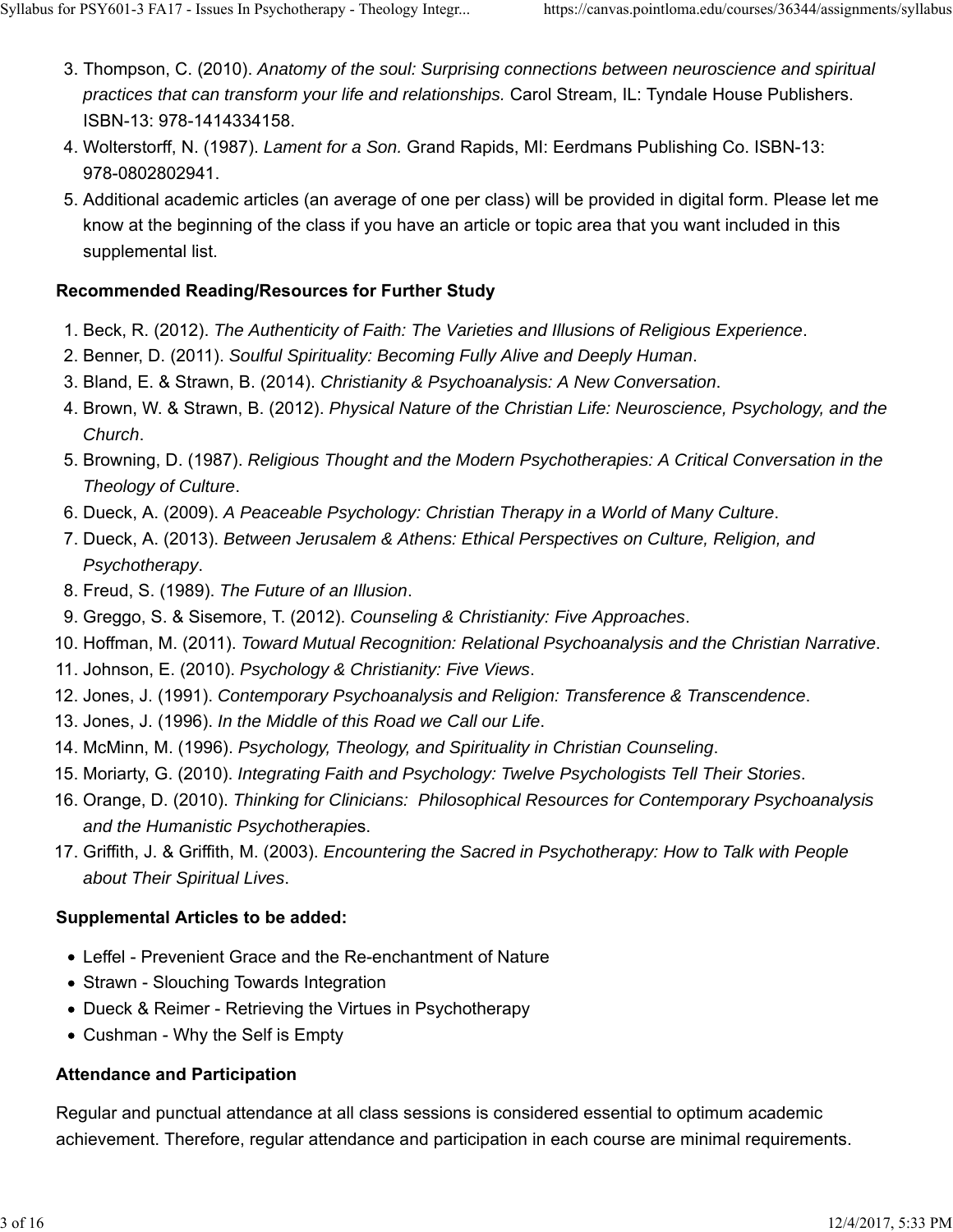Absences are counted from the first official meeting of the class regardless of the date of the student's enrollment. If more than 20 percent of the classes are reported as missed, the faculty member may initiate the student's de-enrollment from the course without advance notice to the student. If the date of deenrollment is past the last date to withdraw from a class, the student will be assigned a grade of "F" or "NC." There are no refunds for courses where a de-enrollment was processed.

A student who registers late must therefore be exceptionally careful about regular attendance during the remainder of the course. Registered students who neither attend the first class session nor inform the instructor of record of their desire to remain in the class may, at the request of the instructor, be removed from the class roster.

Exceptions to the foregoing attendance regulations due to extenuating circumstances beyond the student's control may be granted only by appeal to the Vice Provost for Academic Administration. Students should consult the syllabus of each course for specific applications of and elaborations on the above attendance policy.

If a student misses a class for a University excused absence the student must provide the appropriate documentation to the professor. No penalty will be assessed for an approved University excused absence from class. Any work, assignments, class notes, or other information presented during the class during which the student is absent is the sole responsibility of the student. Please seek this information from fellow students who attended that class session before contacting the professor.

In the event of an officially excused absence on the due date of an assignment, the assignment will be due the next class time. All penalties for late assignments will then be assessed from that revised due date.

Class participation is necessary to demonstrate familiarity with the assignments and the ability to transfer theory into practice. The following criteria will be used to evaluate participation:

- Participation in discussions
- Appropriateness of comments
- Comments useful for clarification or meaningful contribution to the class
- Willingness to participate in exercises and simulations
- Sensitivity to participation of others in the class; avoids dominating discussions
- Class participation demonstrates understanding of learned theory

# **APA Papers**

All papers written in the Graduate Counseling program should be in APA style. Here are some helpful websites to help you write and format your paper:

- **APA Style Essentials Prof. Degelman Vanguard University (http://www.vanguard.edu/psychology /faculty/douglas-degelman/apa-style/)**
- Downloadable APA Style Helper: **APA for Psychology (http://www.docstyles.com/apaguide.html)**
- **Psychology with Style: A Hypertext Writing Guide (http://www.uwsp.edu/psych/APA4b.htm)**
- **The OWL at Purdue: APA Style (https://owl.english.purdue.edu/owl/section/2/10/)**

All papers should include the following sections unless indicated otherwise: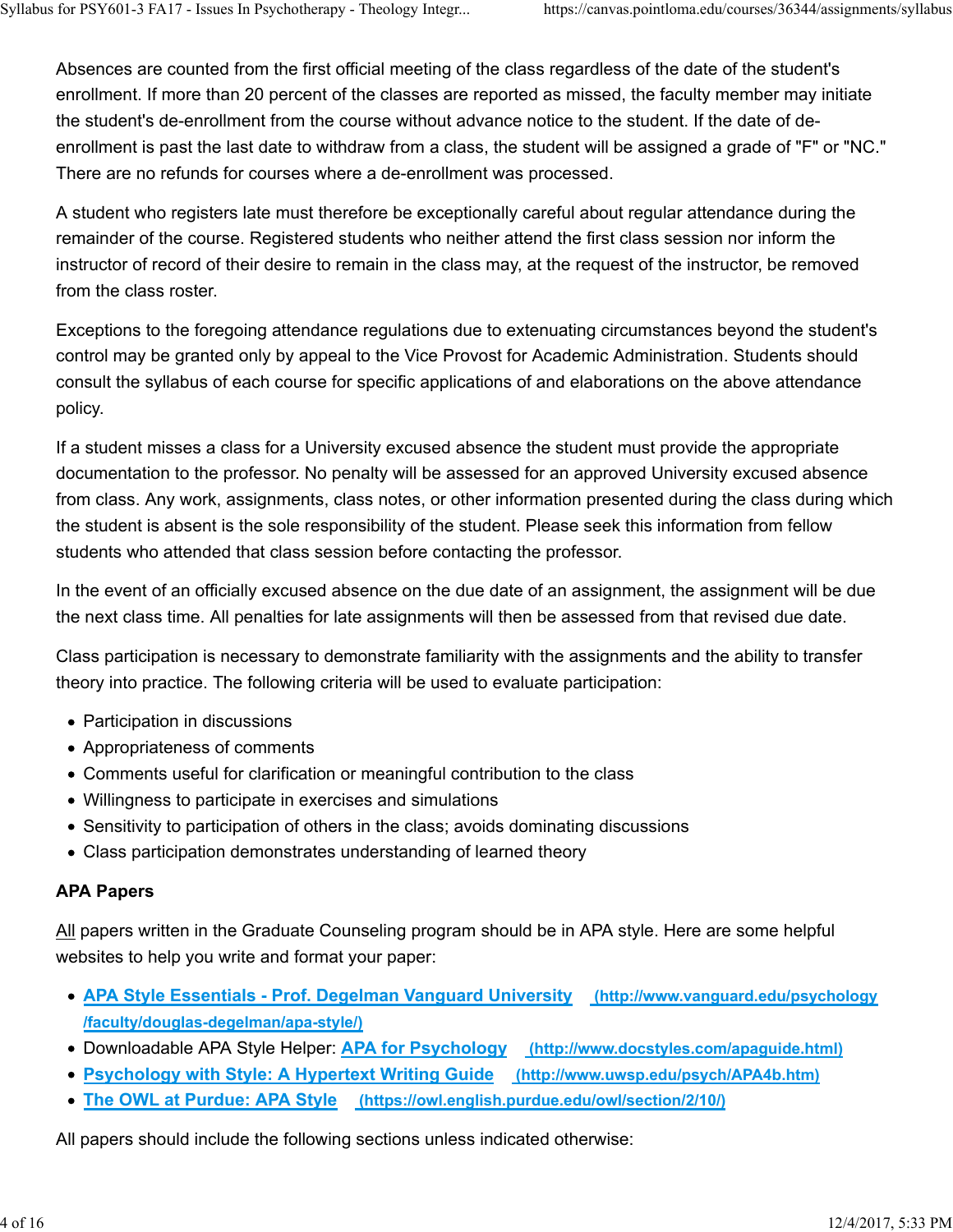- 1. Title page
- 2. Abstract
- 3. Main body with headings
- 4. Reference page

Please check the *APA Manual* or the websites for further formatting helps.

**CREDIT HOUR INFORMATION** It is anticipated that students will spend a minimum of 37.5 participation hours per credit hour on their course work. The time expectations for this course are shown below:

| <b>REQUIREMENTS</b>          | <b>TOTAL COURSE HOURS</b> |
|------------------------------|---------------------------|
| <b>Required Reading</b>      | 33                        |
| Reflections                  | 25                        |
| Essays                       | 10                        |
| <b>Face-to-Face Sessions</b> | 45                        |
|                              |                           |
| <b>TOTAL</b>                 | 113                       |

#### **GRADING**

The final grade will be computed on the following basis:

| <b>ASSIGNMENTS</b>                                    | <b>POINT VALUE</b>  |
|-------------------------------------------------------|---------------------|
| 10% - Attendance and Participation                    | 100                 |
| I25% - Pre-Class Reflections                          | 250                 |
| I25% - Post-Class Reflections                         | 250                 |
| 10% - Traditioning Integration Outline & Presentation | 100                 |
| 5% - Spiritual Practice or Church Application Paper   | 50                  |
| 20% - Final Integration Paper                         | 200                 |
| 5% - Final Integration Paper Presentation             | 50                  |
| Total Percentage: 100%                                | Total Points: 1,000 |

#### **GRADE SCALE**

| <b>Grade Scale Based on Percentage of Points Earned</b> |            |            |               |            |  |
|---------------------------------------------------------|------------|------------|---------------|------------|--|
| A 93-100                                                | B+87-89    | $C+ 77-79$ | $ D+67-69 $   | $F \le 59$ |  |
| A-90-92                                                 | 83-86<br>в | IC 73-76   | D 63-66       |            |  |
|                                                         | B-80-82    | IC-70-72   | $D - 60 - 62$ |            |  |

Only grades of C- or better will count toward program GPA.

A cumulative program GPA of 3.0 or higher is required to graduate

#### **ASSIGNMENTS**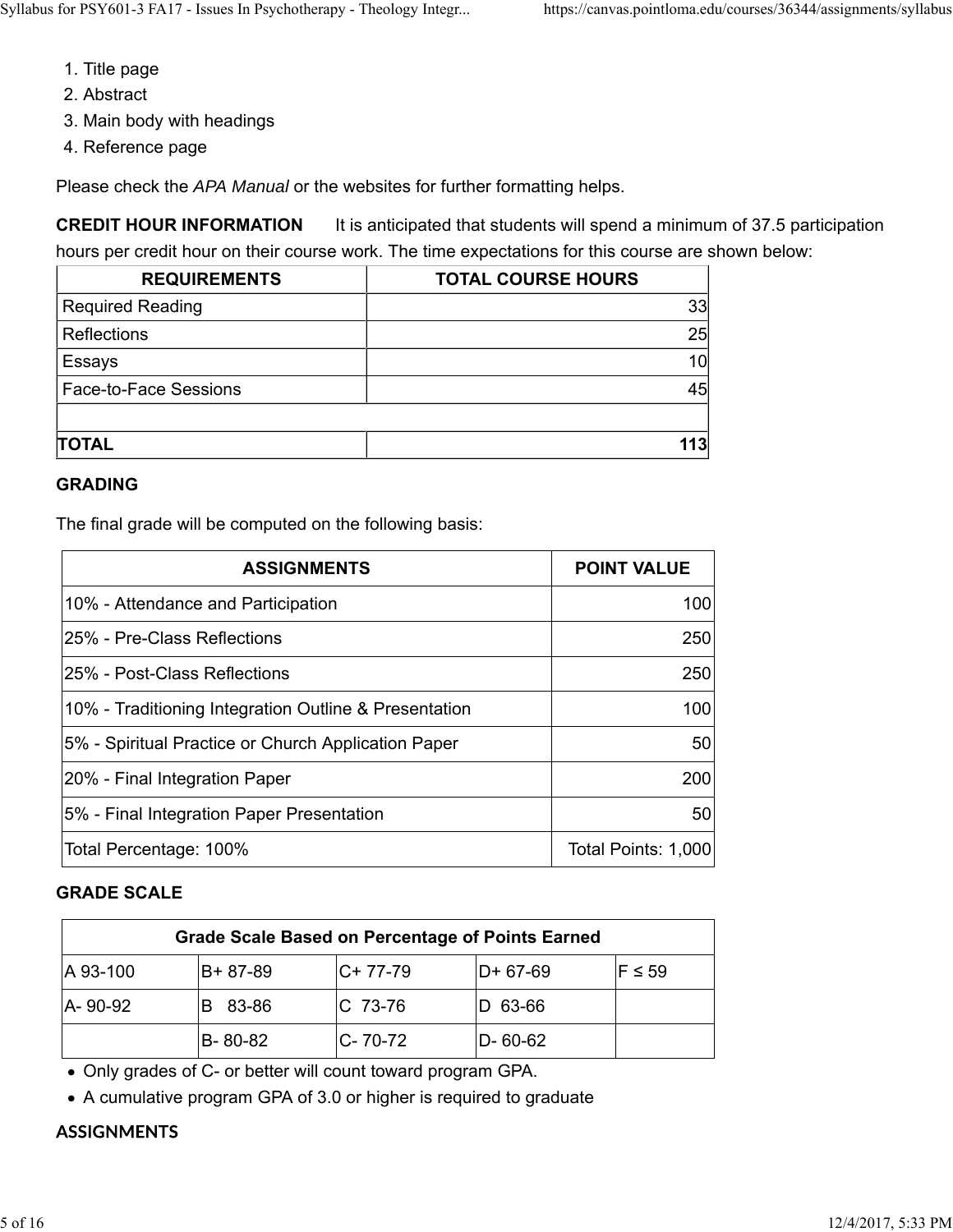All assignments are to be submitted/turned in by the beginning of the class session when they are due including assignments posted in Canvas. Incompletes will only be assigned under extremely unusual circumstances.

# **1. Participation and Attendance (10%)**

I believe truth emerges through dialogue; learning happens when we converse and connect with each other. Therefore, I want class sessions to be a relational experience, characterized by personal conversation, rather than passive reception of a list of facts that you will have to regurgitate later. I expect you to take ownership of your learning process and to be intentional about reflecting on and talking about what matters to you. When I or others are talking, I encourage you to be thinking the following and to respond accordingly: *Do I agree? Do I disagree? What are the implications of what they are saying, for me, for the church, for therapy? What else do I need to ask to better understand what they are saying? What else is important for me to know about this?* I want you to use your pre- and post-class reflection assignments to catalyze class discussions and bridge the gap between the readings and our daily lives/relationships. And finally, since you can't talk if you aren't there, I expect you to come to class. The assessment of participation will be given based on the above criteria.

# **2. Pre-Class Reading Reflections (25%)**

In order to learn, active engagement is required. Reflection on what was read and what was learned is an important part of consolidating that information into your daily life and relationships. It's also an important part of being able to dialogue together. So I want you to think while you read, notice what stands out for you, what you find yourself thinking or wondering about, what you'll want to talk more about together, and jot a few things down. I ask for at least 1 response (associated with a particular quote or section) and 1 question associated with *each* of the assigned readings for that day. Please copy the template below for the reflections and turn them in on Canvas by 11:59pm on the Wednesday before Thursday's class. That way, your peers will be able to review your reflections before class if desired. Full credit will be given to reflections which are completed on time and are characterized by thoughtful responses, questions that have personal importance, and high-rated engagement with the reading. Due to the sequential nature of the course material, credit will not be given for late reading reflections. Because the reflections are intended to promote discussion, credit will also not be given in the event of an absence.

Name: Week/Day:

Note: *Copy and fill out this form for each class session (except on your presentation days), and turn it in before the beginning of each class.*

- 1. Briefly describe an *idea*(s) of particular interest to you, including a reference of what quote from the reading inspired the idea (e.g., page number and paragraph). Why is this important to you?
- 2. Briefly describe a *question(s)* you want to follow-up on in class. What would you like to discuss with your other classmates?
- 3. Please give yourself a single score on a scale of 1-10 how thoroughly (in terms of time), reflectively (in terms of depth of thought), and comprehensively (in terms of # of pages) you read (10 = most thorough, reflective, and comprehensive):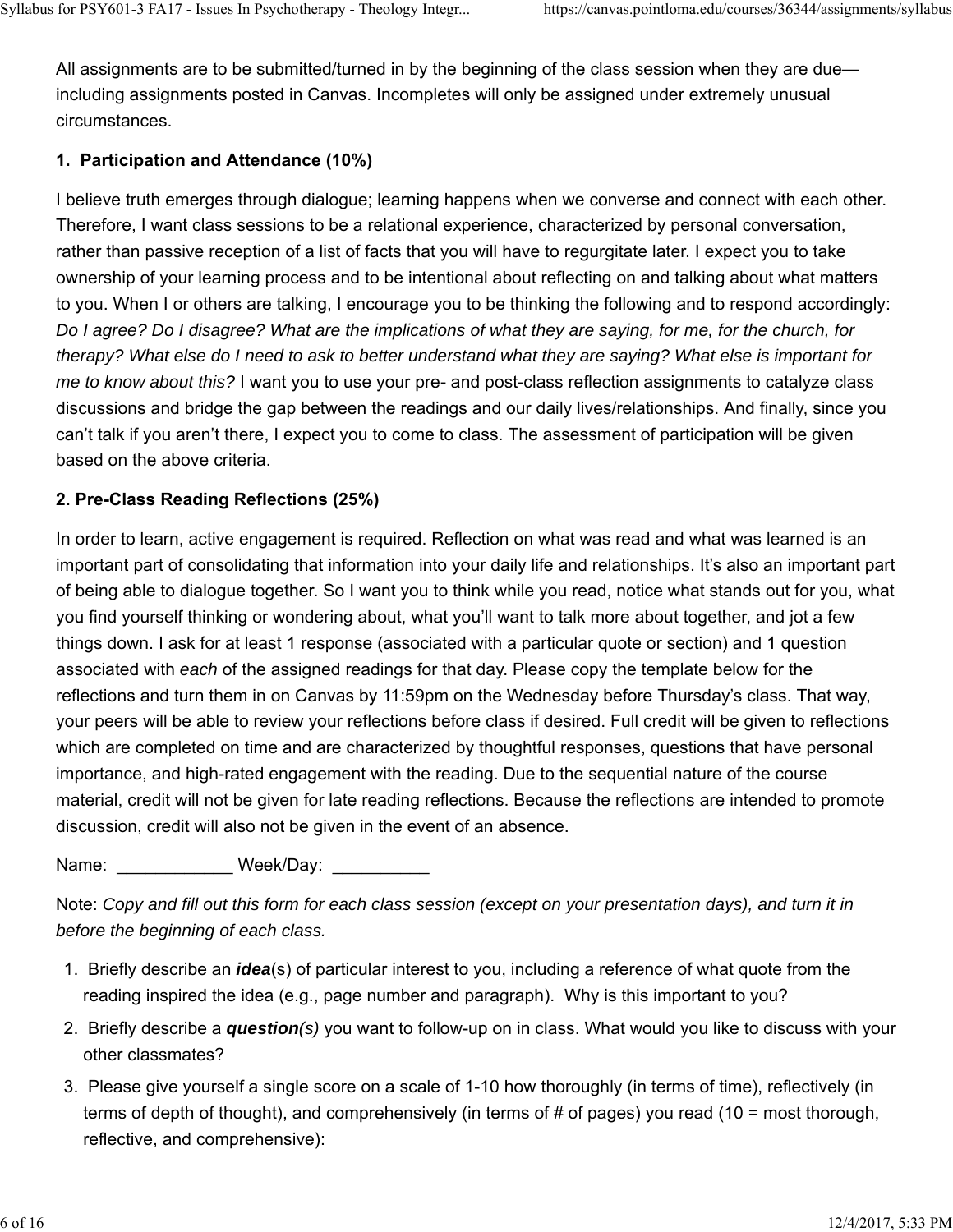# **3. Post-Class Reflections (25%)**

Think over this weeks readings and class discussions. *What were the most significant things you learned? What would you like to stick with you? How did this make a difference for you? For your relationships? How will you be changed by this new realization? What related pieces of information would you still like to know to grow in this area? What further questions do you have?* Spend some time in reflection, and then jot down whatever comes to mind for about **0.5-1 double-spaced pages.** Then post on Canvas by Friday at 11:59pm of that week so that your peers can review your reflections. You are welcome, but not required, to comment on each other's reflections. **For the final week,** please answer the following: *What was the most beneficial part(s) of the class to you? What would you change and how? What other suggestions do you have for the class? How are you different because of the class? How has your understanding of the integration of psychotherapy and theology changed since I asked you the first day? What is the most important thing you will take with you?*

# **4. Traditioning Integration Outline & Presentation (10%)**

A primary goal of this class is to help you think about your theology and its associated *theological anthropology* (what one's theology says about what people are, where they are going, and how they change), as well as how that impacts the nature of therapeutic engagement. Consequently, as a class, we will read 6 articles from 6 different Christian subtraditions which will discuss how the specifics of their tradition impact how they engage with psychology/psychotherapy. We will split the 6 articles up, and your group's job will be to present on the article that you read. *In place of the daily reading reflection for that day*, you will each create an outline of the article which discusses how the author has responded to Strawn & Jones' 6 questions:

- 1. Who are the main theologians in your tradition?
- 2. What is the nature/character of God?
- 3. What is the nature of human persons?
- 4. What is the nature of divine/human interaction?
- 5. Is there anything unique to your tradition that we are leaving off?
- 6. How does your tradition impact your understanding and practice of psychology?

Your outlines will be due the Tuesday before class at 11:59pm. As with the reading reflections, you will be able to review others' outlines before class on Thursday if desired. Then, on the day of the presentations, your group will meet together and develop a final outline from each of your outlines which highlights the most important points. You will upload this version to Canvas for others to be able to view and download if desired. Your group will then make an informal presentation of your article to the rest of the class that day. Grading assessment will be based around the following items: a) Demonstrated understanding of the reading, b) Outlines provided to class and emailed to the professor, c) Logical and coherent flow of outline, covering each of Strawn & Jones' questions, d) Outline written in "your own words" (a few quotes are fine), e) Professionalism, f) Ability to lead the discussion (e.g., making connections, asking questions, etc), and g) Preparation.

# **5. Spiritual Practice Paper OR Church Application Paper (Choose Only One) (5%)**

*OPTION 1:* Spend intentional, set-apart time engaging in at least one of the spiritual practices that are listed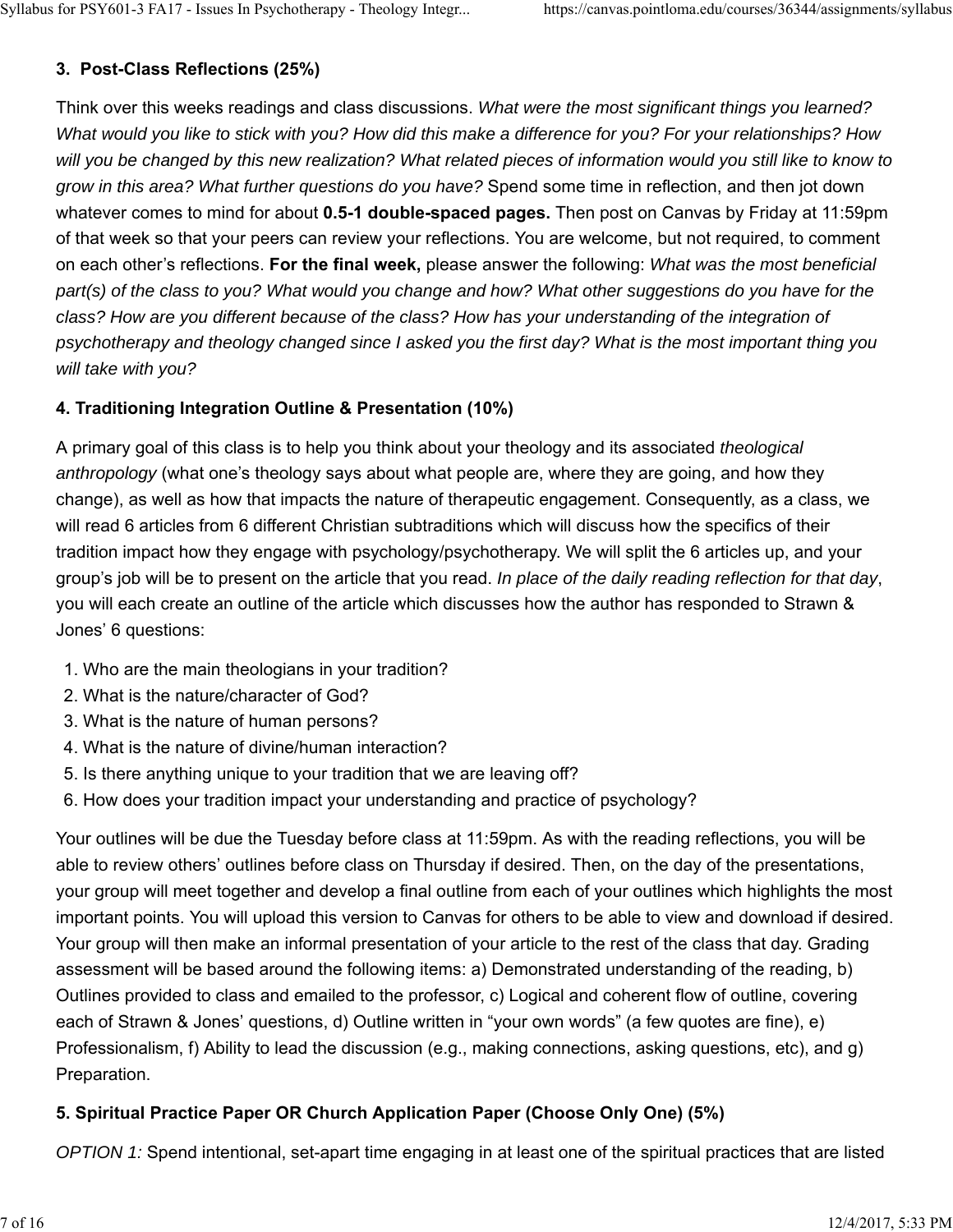in Thompson's book (e.g., pgs 143, 173, or 231), and notice how this experience is like for you. In **1-2 double-spaced pages**, discuss how the practice went--*what you noticed, what came naturally, what was difficult, how it impacted you, how it allowed you to experience (or not) what Thompson has been writing about, how this will impact your relationships (therapeutic or otherwise), and how you will incorporate this into your daily life (or not) and why (or why not).*

*OPTION 2:* For this assignment, I want you to reflect on the things that we have been learning together and decide what of it you feel would be most important in sharing with your congregation (or one you are familiar with) if you had a limited amount of time. *What would want to you say? How would you say it? And why did you decide to say that and not something else?* **In 1-2 double spaced pages,** write about the context of why you chose your topic(s), what you would say, and the impact you hope it would have on the congregation (relationally, spiritually, emotionally, how it would impact church practices, etc.). This can take the form of a letter to a church pastor, (you can decide on your own whether you want to actually send this letter or not) a letter to the whole congregation, or a description of a short presentation that you would offer to people of the church (i.e., what you would say, what you would ask, and what impact you hope the presentation would have on the people who attended).

OPTION 3: Attend a worship service from a theological tradition that is different than your own. In 1-2 double spaced pages, reflect on your experience of the service: What surprised you? What did you resonate with? What did you have a hard time with? How was it similar or different than worship services from your faith tradition? What will stick with you about this experience? What did this experience teach you about working with therapy clients from this tradition?

# **6. Final Integration Paper (20%)**

This final paper will be your chance to consolidate material from the class and your personal life into a single synthesis. It should be **6-7 pages** (excluding title page and references), formatted in **APA-style** (1" margins, double-spaced, 12-pt Times New Roman font, with title and reference pages, etc.), and should include a **minimum of 4 academic references**. This paper is due at the beginning of class on the date of your presentation. A letter grade will be deducted from this assignment for each 24-hour period that the assignment is late. Grading assessment will be based on quality of writing, depth of engagement with the topic, adherence to APA style, and thoroughness in addressing the following elements of the paper:

- 1. Briefly describe a faith tradition (preferably your own) and describe how you identify with that tradition (or how you do not). For example, say how you have participated in that tradition, whether it is your family's tradition, whether you have attended congregational gatherings of that tradition, how you have been educated and/or enculturated into that tradition, etc.
- 2. Describe how that faith tradition thinks about:
	- A. People (theological anthropology)
	- B. Their problems ("sin?")
	- C. Their ultimate destination (telos)
	- D. How they get there (theory of change, practices/virtues)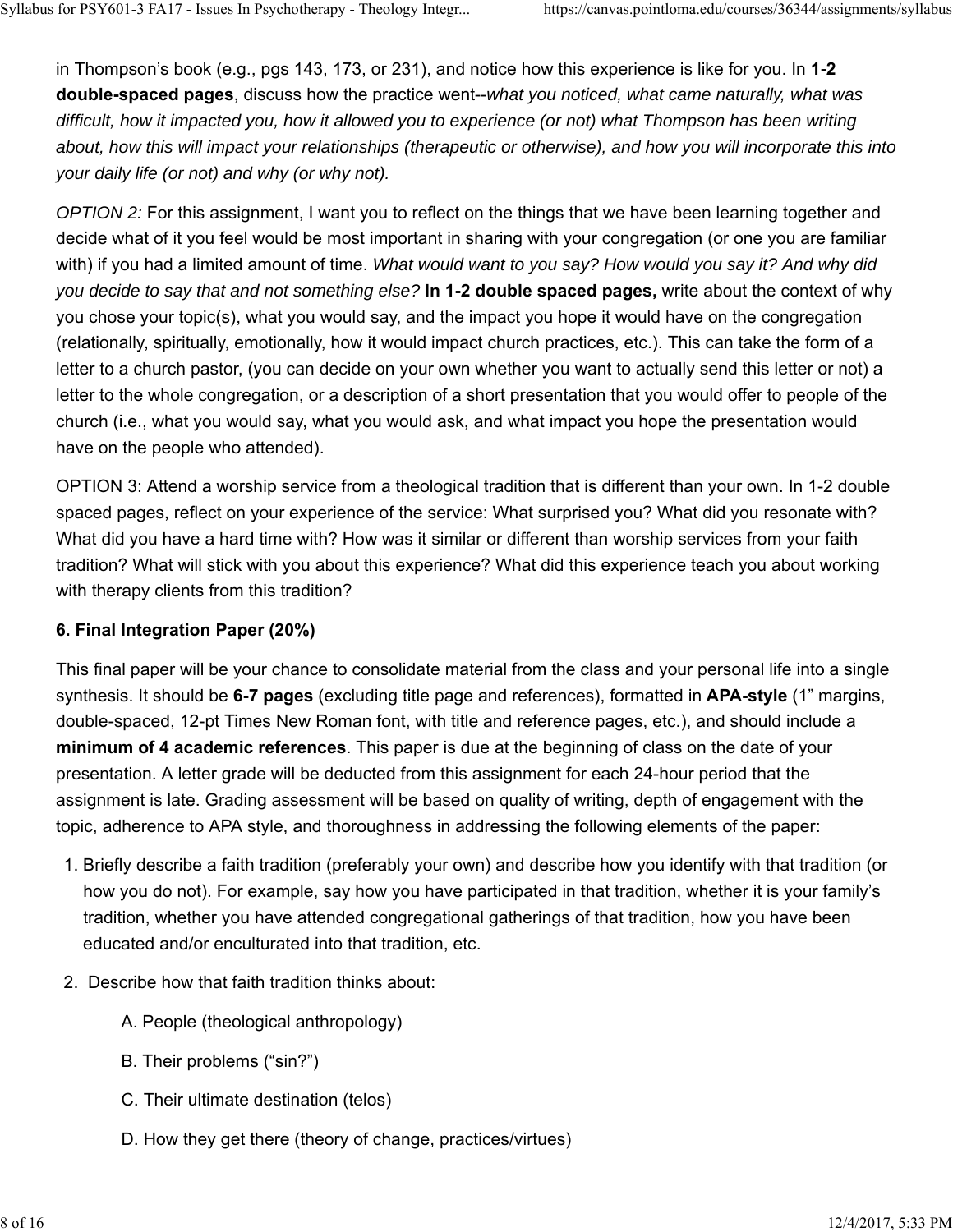- 3. In light of this, describe the therapy/counseling/mentoring process as if you were the therapist/counselor /mentor. Create a case (it can be you, someone in your family, a friend, or someone completely made up). Describe the problems the person is bringing to you. Describe your assessment of the problem(s) in light of your tradition, and specific examples (in quotes) of how you would engage with the person to bring them to the desired destination.
- Finally, describe how you would find out about their tradition. Is it the same? Different? How would you go 4. about therapy if it was the same? And if it was different? How would you find out about their assessment of their problems? And how they think they should address them? And toward what end they are going?

# **7. Final Integration Paper Presentation (5%)**

You'll have worked hard on your final paper; this is your chance to show that off. You will have a chance to share your paper with others, talk about what you've learned, and converse together about how and why you ended up where you did. The grading assessment will be similar to the traditioning integration outline presentation, and will be based on: a) Demonstrated understanding of the reading, b) Outlines provided to class and emailed to the professor, c) Logical and coherent flow of outline, d) Outline written in "your own words" (a few quotes are fine), e) Professionalism, f) Ability to lead the discussion (e.g., making connections, asking questions, etc.), and g) Preparation. *Successful completion of the course depends upon completion of the Final Integration Paper and its presentation on the day it is due.* 

## **8. Supplemental Class/Assignment**

In order to makeup for the missed class on 11/23, you will be required to attend a worship service from a theological tradition that is different than your own and to write a 1-2 page reflection paper about your experience. This will be graded on a pass/fail basis for attendance/participation credit. Reflection questions to guide your paper: Describe your experience at the service. What surprised you? What did you resonate with? What did you have a hard time with? How was it similar or different than worship services from your faith tradition? What will stick with you about this experience? What did this experience teach you about working with therapy clients from this tradition?

## **POLICIES**

# **ACADEMIC ACCOMMODATIONS**

If you have a diagnosed disability, please contact the Disability Services Representative within the first two weeks of class to demonstrate need and to register for accommodations by email at **drc@pointloma.edu (mailto:drc@pointloma.edu)** .

## **FINAL EXAMINATION POLICY**

Successful completion of this class requires taking the final examination **on its scheduled day**. The final examination schedule is posted on the **Class Schedules (http://www.pointloma.edu/experience/academics /class-schedules)** site. No requests for early examinations will be approved.

## **USE OF TECHNOLOGY**

Point Loma Nazarene University encourages the use of technology for learning, communication, and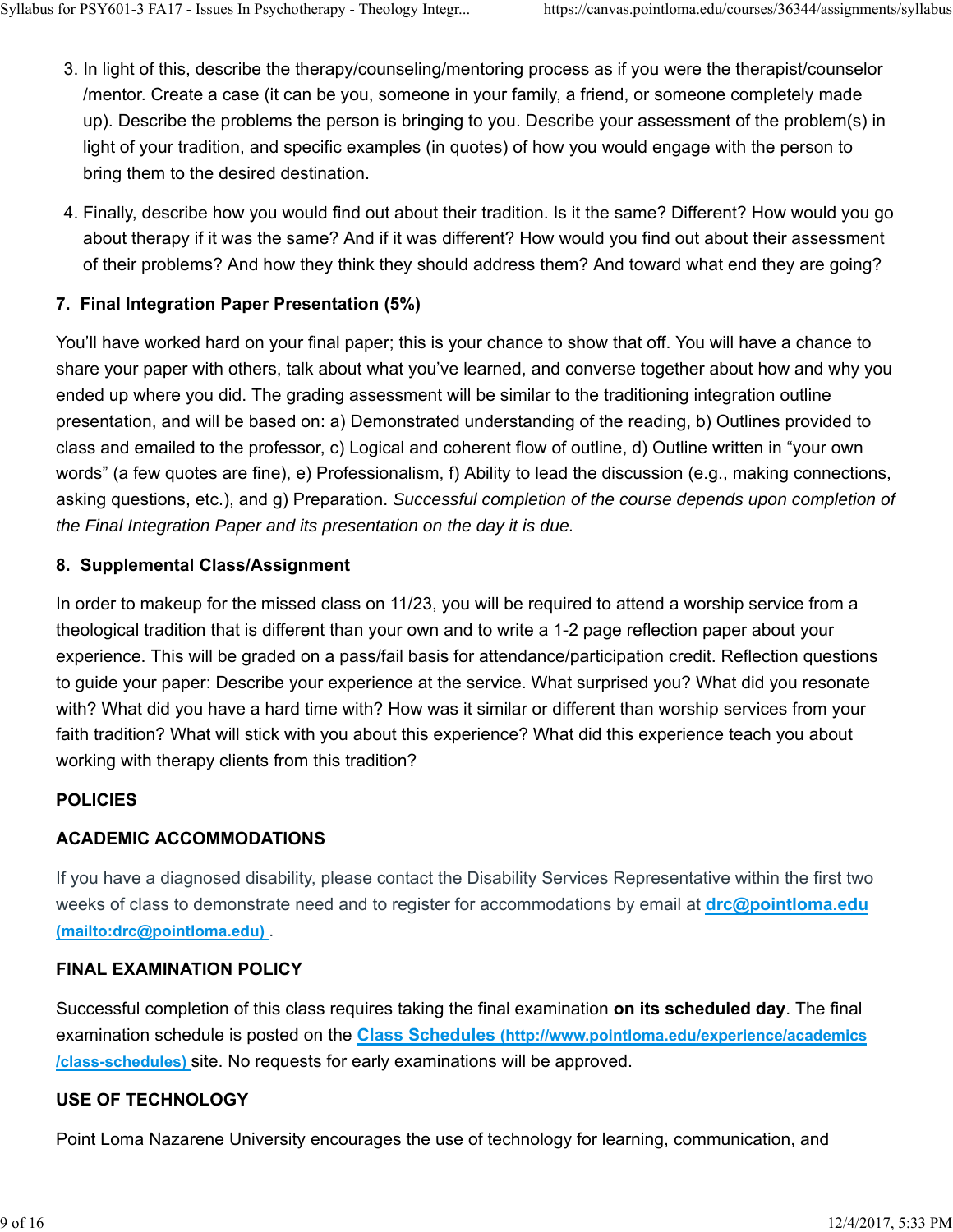collaboration. In this course, we will rely on Canvas for accessing course materials, submitting assignments, and collaborating in discussion boards and blogs. We will also use cell phone polling when it enhances our in-class activities. You'll want to make sure you are comfortable with these tools, so take advantage of our computer LabTechs to answer questions and help you with any technology issues. You may also call the Help Desk at x2222.

You are welcome to bring your laptop, iPad, and/or cell phone to class, which we will utilize during many class sessions—but please make sure you use them appropriately and responsibly. **If a tech tool becomes a distraction or disruption while class is in session, I will simply invite you to no longer bring it to class.**

# **PLNU ACADEMIC HONESTY POLICY**

Students should demonstrate academic honesty by doing original work and by giving appropriate credit to the ideas of others. As stated in the university catalog, "Academic dishonesty is the act of presenting information, ideas, and/or concepts as one's own when in reality they are the results of another person's creativity and effort. Such acts include plagiarism, copying of class assignments, and copying or other fraudulent behavior on examinations. A faculty member who believes a situation involving academic dishonesty has been detected may assign a failing grade for a) that particular assignment or examination, and/or b) the course." See **Academic Policies (http://www.pointloma.edu/experience/academics/catalogs /undergraduate-catalog/point-loma-education/academic-policies)** for full text.

## **SPIRITUAL CARE**

A cornerstone of a PLNU education is helping students realize their mental, physical, social, moral, and spiritual ideals. Understanding and living out a personal commitment to faith and our Wesleyan heritage are means for achieving self-worth and understanding, the motivation for building a just social order. Students receive support to build skills and habits in spiritual formation that motivate a life of service which is lifetime. PLNU encourages community engagement among students, faculty, and staff that honors service to others as an expression of that commitment. There are resources for your Christian faith journey available at **Graduate and Professional Student Spiritual Life (https://www.pointloma.edu/opportunities/graduateprofessional-student-spiritual-life)** .

## **PLNU COPYRIGHT POLICY**

Point Loma Nazarene University, as a non-profit educational institution, is entitled by law to use materials protected by the US Copyright Act for classroom education. Any use of those materials outside the class may violate the law.

## **COURSE SCHEDULE**

Note: The Professor reserves the right to modify the syllabus throughout the semester to accomplish the learning objectives of the course. Schedule changes will be noted in class and posted in Canvas.

| <b>WEEK</b> | <b>DATE</b> | <b>DAY</b> | <b>READING DUE</b> |  |
|-------------|-------------|------------|--------------------|--|
|-------------|-------------|------------|--------------------|--|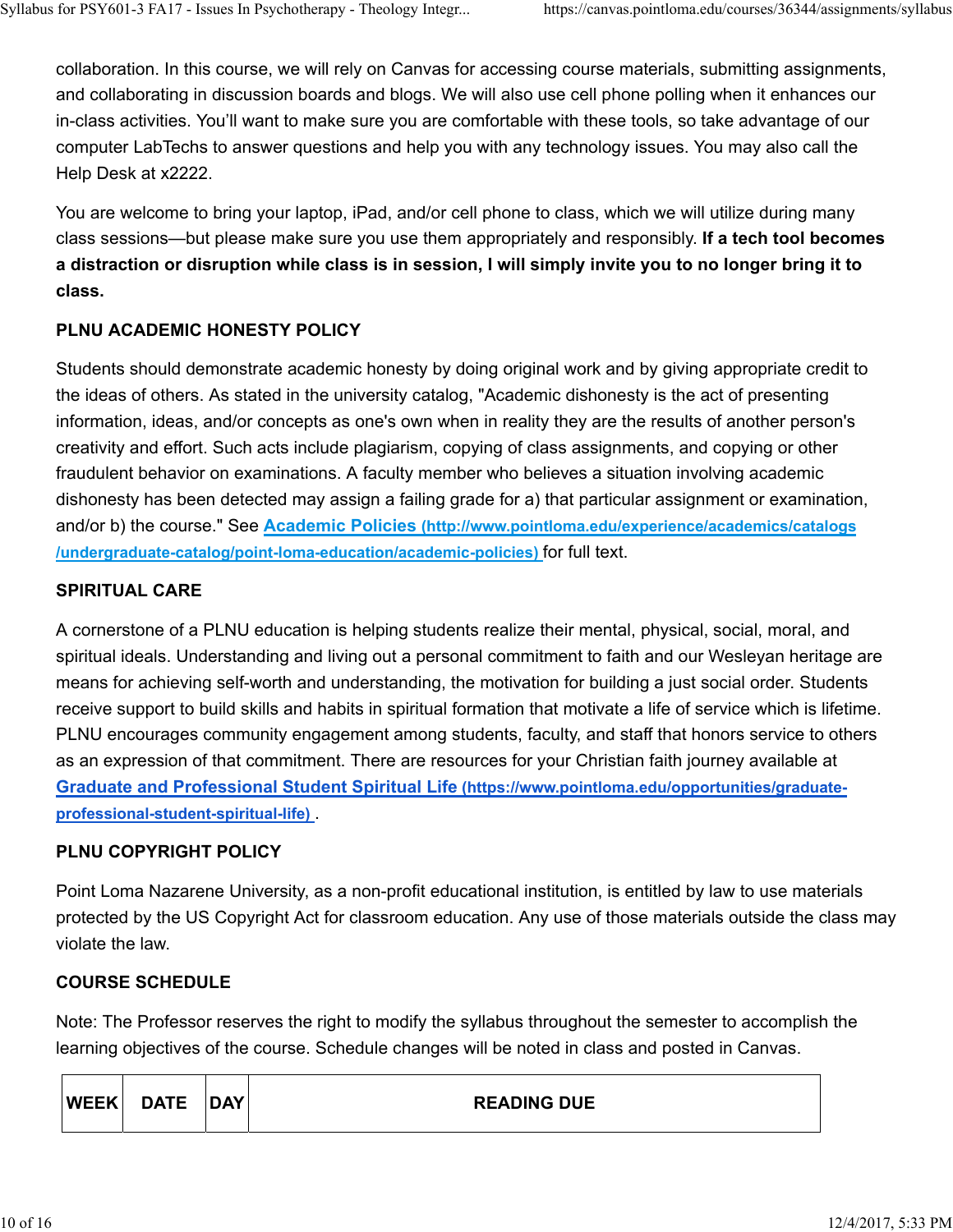| 1              | 8/31/17  | <b>TH</b> | Overview of course; Introductions; Questions;<br><b>Experiential Faith Integration Exercise</b>                              |
|----------------|----------|-----------|------------------------------------------------------------------------------------------------------------------------------|
| $\overline{2}$ | 9/7/17   | <b>TH</b> | McMinn et al., 2010: Just What is Christian Counseling Anyway?<br>Strawn, Wright, & Jones, 2014: Tradition-Based Integration |
| 3              | 9/14/17  | <b>TH</b> | Strawn & Wright: Traditioning Integration (Part II)<br>PRESENTATION OF YOUR ARTICLE                                          |
| 4              | 9/21/17  | <b>TH</b> | Holeman Chs. Preface/1-2<br>Dueck - Sin/Pathology                                                                            |
| 5              | 9/28/17  | <b>TH</b> | Holeman Chs. 3-4<br>Tan - Spiritually Oriented CBT                                                                           |
| 6              | 10/5/17  | TH        | Holeman Chs. 5-6<br>Dueck - Thick Patients, Thin Therapy, and a Prozac God                                                   |
| 7              | 10/12/17 | TH        | Holeman Chs. 7/Postscript<br>Strawn - Restoring Moral Affections of the Heart                                                |
| 8              | 10/19/17 | TH        | Jarvinen - The Relational Cost of Moralism<br>Jarvinen - Self-Regulation, Neuroscience, and Religious Participation          |
| 9              | 10/26/17 | <b>TH</b> | Thompson Part I (Intro, Ch. 1-4)                                                                                             |
| 10             | 11/2/17  | TH        | Thompson Part II, (Ch. 5-7)                                                                                                  |
| 11             | 11/9/17  | TН        | Thompson Part III, (Ch. 8-10)                                                                                                |
| 12             | 11/16/17 | TH        | Thompson Part IV, (Ch. 11-13, Epilogue)<br>SPIRITUAL PRACTICE OR CHURCH APPLICATION PAPER DUE                                |
| 13             | 11/23/17 | TН        | THANKSGIVING BREAK - NO CLASS THIS WEEK                                                                                      |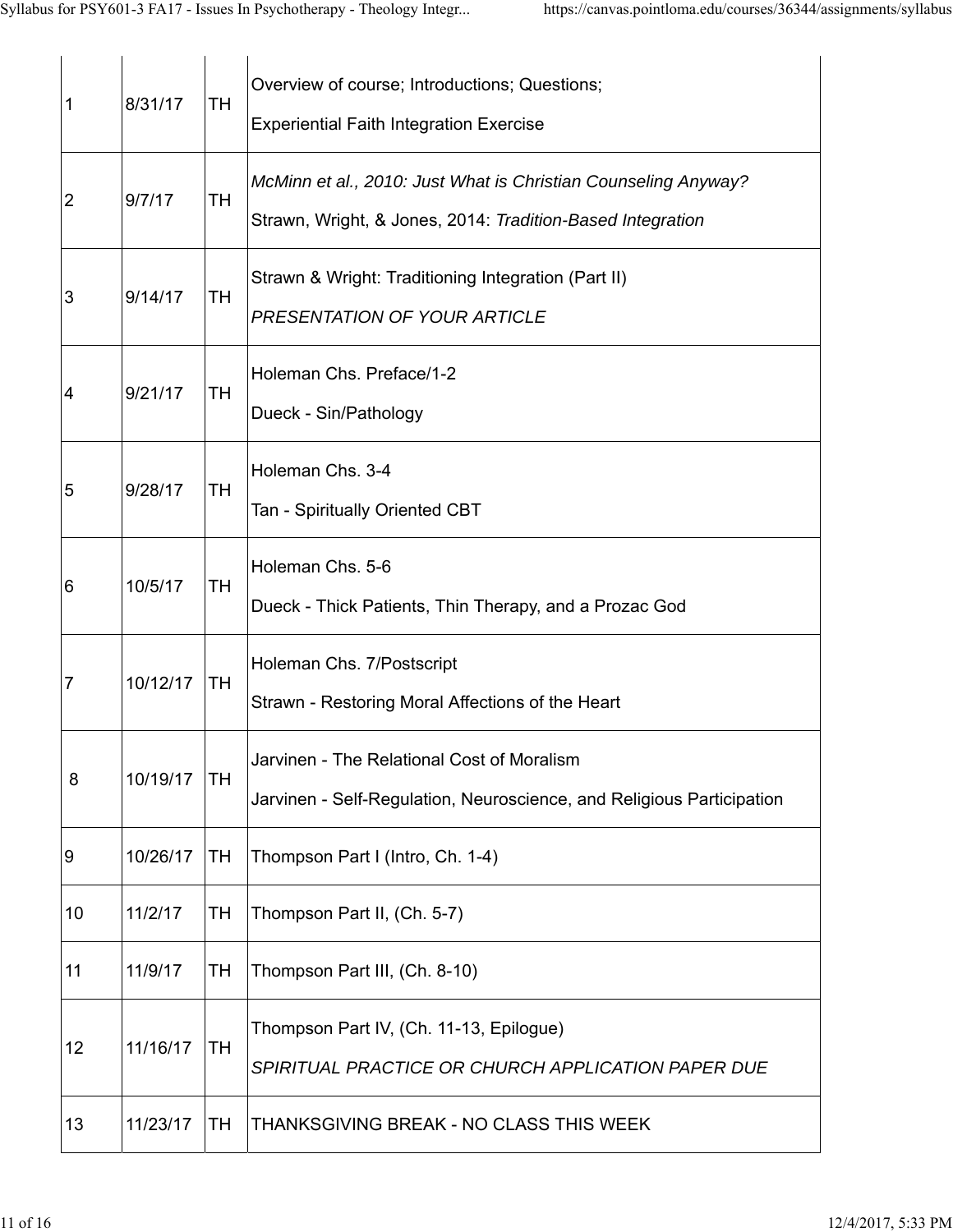| 14 | 11/30/17 | ITH.      | Wolterstorff Part I, (pp. 5-42)                                                                          |
|----|----------|-----------|----------------------------------------------------------------------------------------------------------|
| 15 | 12/7/17  | TH        | Wolterstorff Part II, (pp. 43-75)<br><b>FINAL PAPER PRESENTATIONS</b>                                    |
| 16 | 12/14/17 | <b>TH</b> | Wolterstorff Part III, (Pgs. 70-111)<br><b>FINAL PAPER PRESENTATIONS</b><br><b>FINAL WEEKLY RESPONSE</b> |

**Note:** Remainder of Syllabus to be distributed as semester develops.

# **Course Summary:**

| <b>Date</b>      | <b>Details</b>                                                                                                                                |                |
|------------------|-----------------------------------------------------------------------------------------------------------------------------------------------|----------------|
| Wed Sep 6, 2017  | <b>E</b> WK 2: Pre-Class Reading Reflection<br>(https://canvas.pointloma.edu/courses/36344/assignments/216944)                                | due by 11:59pm |
| Fri Sep 8, 2017  | <b>WK 2: Post-Class Reflection (https://canvas.pointloma.edu</b><br>/courses/36344/assignments/216943)                                        | due by 11:59pm |
| Wed Sep 13, 2017 | <b>E</b> WK 3: Traditioning Integration Outline: Main Discussion<br>Board (https://canvas.pointloma.edu/courses/36344/assignments<br>/216942) | due by 11:59pm |
| Fri Sep 15, 2017 | WK 3: Post-Class Reflection (https://canvas.pointloma.edu<br>/courses/36344/assignments/216941)                                               | due by 11:59pm |
| Wed Sep 20, 2017 | <b>E</b> WK 4: Pre-Class Reading Reflection<br>(https://canvas.pointloma.edu/courses/36344/assignments/229307)                                | due by 11:59pm |
| Fri Sep 22, 2017 | WK 4: Post-Class Reflection (https://canvas.pointloma.edu<br>/courses/36344/assignments/229308)                                               | due by 11:59pm |
| Wed Sep 27, 2017 | <b>E</b> WK 5: Pre-Class Reading Reflection<br>(https://canvas.pointloma.edu/courses/36344/assignments/229309)                                | due by 11:59pm |
| Fri Sep 29, 2017 | <b>WK 5: Post-Class Reflection (https://canvas.pointloma.edu</b><br>⊯                                                                         | due by 11:59pm |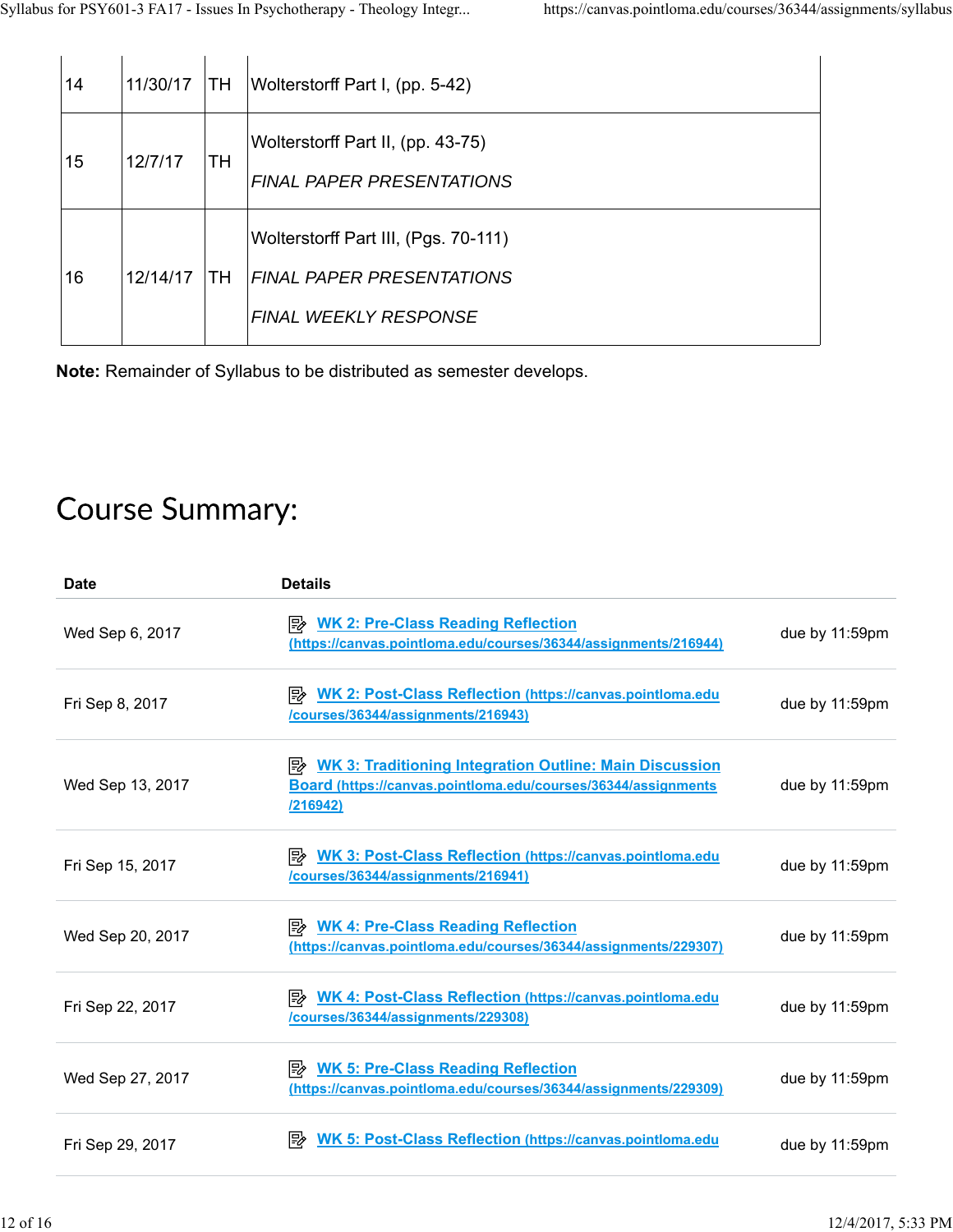| <b>Date</b>      | <b>Details</b>                                                                                                       |                |
|------------------|----------------------------------------------------------------------------------------------------------------------|----------------|
|                  | /courses/36344/assignments/229310)                                                                                   |                |
| Wed Oct 4, 2017  | <b>E</b> WK 6: Pre-Class Reading Reflection<br>(https://canvas.pointloma.edu/courses/36344/assignments/229311)       | due by 11:59pm |
| Fri Oct 6, 2017  | <b>E</b> WK 6: Post-Class Reflection (https://canvas.pointloma.edu<br>/courses/36344/assignments/229312)             | due by 11:59pm |
| Wed Oct 11, 2017 | <b>WK 7: Pre-Class Reading Reflection</b><br> ₩<br>(https://canvas.pointloma.edu/courses/36344/assignments/229317)   | due by 11:59pm |
| Fri Oct 13, 2017 | <b>WK 7: Post-Class Reflection (https://canvas.pointloma.edu</b><br> ≅≽<br>/courses/36344/assignments/229318)        | due by 11:59pm |
| Wed Oct 18, 2017 | <b>E</b> WK 8: Pre-Class Reading Reflection<br>(https://canvas.pointloma.edu/courses/36344/assignments/229319)       | due by 11:59pm |
| Fri Oct 20, 2017 | <b>EXAMUA WK 8: Post-Class Reflection (https://canvas.pointloma.edu</b><br>/courses/36344/assignments/229321)        | due by 11:59pm |
| Sun Oct 22, 2017 | Mid-Course Evaluation Survey (https://canvas.pointloma.edu<br>/courses/36344/assignments/216918)                     | due by 11:59pm |
| Wed Oct 25, 2017 | <b>E</b> WK 9: Pre-Class Reading Reflection<br>(https://canvas.pointloma.edu/courses/36344/assignments/229324)       | due by 11:59pm |
| Fri Oct 27, 2017 | <b>WK 9: Post-Class Reflection (https://canvas.pointloma.edu</b><br> ⋽≽<br>/courses/36344/assignments/229326)        | due by 11:59pm |
| Wed Nov 1, 2017  | <b>WK 10: Pre-Class Reading Reflection</b><br>∣≅≽<br>(https://canvas.pointloma.edu/courses/36344/assignments/229327) | due by 11:59pm |
| Fri Nov 3, 2017  | <b>WK 10: Post-Class Reflection (https://canvas.pointloma.edu</b><br>/courses/36344/assignments/229328)              | due by 11:59pm |
| Wed Nov 8, 2017  | <b>E</b> WK 11: Pre-Class Reading Reflection<br>(https://canvas.pointloma.edu/courses/36344/assignments/229330)      | due by 11:59pm |
| Fri Nov 10, 2017 | <b>E</b> WK 11: Post-Class Reflection (https://canvas.pointloma.edu<br>/courses/36344/assignments/229331)            | due by 11:59pm |
| Wed Nov 15, 2017 | <b>WK 12: Pre-Class Reading Reflection</b><br>⊯<br>(https://canvas.pointloma.edu/courses/36344/assignments/229332)   | due by 11:59pm |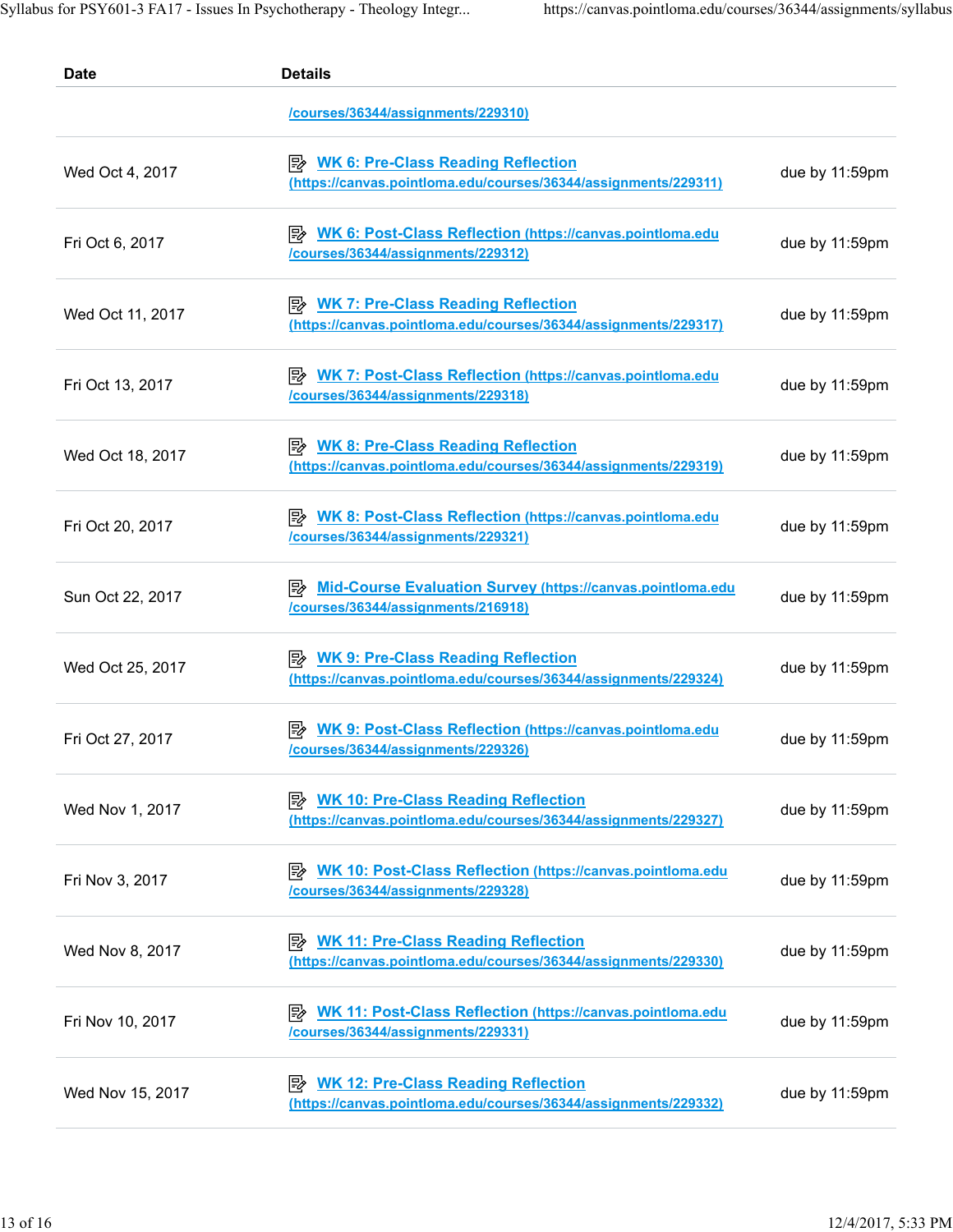| <b>Date</b>      | <b>Details</b>                                                                                                                         |                |
|------------------|----------------------------------------------------------------------------------------------------------------------------------------|----------------|
| Thu Nov 16, 2017 | WK 12: Turn in Spiritual Practice Paper OR Church Application<br>Paper (https://canvas.pointloma.edu/courses/36344/assignments/216950) | due by 5:59pm  |
| Fri Nov 17, 2017 | <b>WK 12: Post-Class Reflection (https://canvas.pointloma.edu</b><br>/courses/36344/assignments/229333)                                | due by 11:59pm |
| Mon Nov 27, 2017 | <b>Make-up Assignment for Thanksgiving</b><br>⊯<br>(https://canvas.pointloma.edu/courses/36344/assignments/216949)                     | due by 11:59pm |
| Wed Nov 29, 2017 | <b>WK 14: Pre-Class Reading Reflection</b><br>יש<br>(https://canvas.pointloma.edu/courses/36344/assignments/229334)                    | due by 11:59pm |
| Fri Dec 1, 2017  | <b>E</b> WK 14: Post-Class Reflection (https://canvas.pointloma.edu<br>/courses/36344/assignments/229335)                              | due by 11:59pm |
| Wed Dec 6, 2017  | <b>WK 15: Pre-Class Reading Reflection</b><br>(https://canvas.pointloma.edu/courses/36344/assignments/229336)                          | due by 11:59pm |
| Fri Dec 8, 2017  | <b>E</b> WK 15: Post-Class Reflection (https://canvas.pointloma.edu<br>/courses/36344/assignments/229337)                              | due by 11:59pm |
| Wed Dec 13, 2017 | <b>E</b> WK 16: Pre-Class Reading Reflection<br>(https://canvas.pointloma.edu/courses/36344/assignments/229338)                        | due by 11:59pm |
| Thu Dec 14, 2017 | <b>WK 16: Final Integration Paper Due</b><br> 5≽<br>(https://canvas.pointloma.edu/courses/36344/assignments/216951)                    | due by 11:59pm |
|                  | <b>E</b> WK 16: Final Integration Paper Presentation<br>(https://canvas.pointloma.edu/courses/36344/assignments/216952)                | due by 11:59pm |
| Fri Dec 15, 2017 | <b>WK 16: Final Post-Class Reflection</b><br> 5≽<br>(https://canvas.pointloma.edu/courses/36344/assignments/229339)                    | due by 11:59pm |
| Sun Dec 17, 2017 | <b>Attendance and Participation (https://canvas.pointloma.edu</b><br>⊯<br>/courses/36344/assignments/216947)                           | due by 11:59pm |
|                  | <b>End-of-Course Evaluation (https://canvas.pointloma.edu/courses</b><br> ⋽≽<br>/36344/assignments/216948)                             | due by 11:59pm |